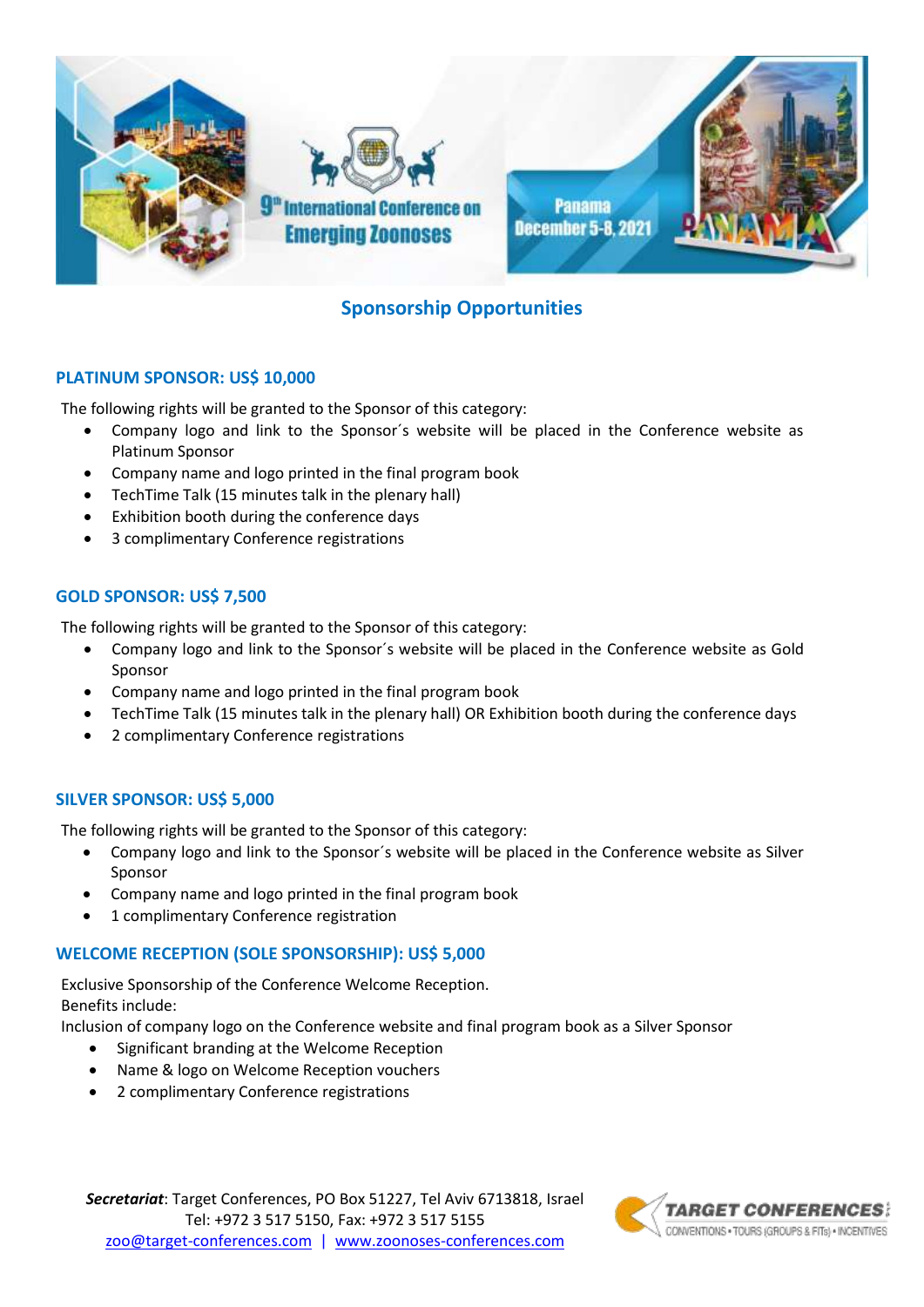

# **CONTRIBUTOR: US\$ 2,500**

The following rights will be granted to the Sponsor of this category:

- Company logo and link to the Sponsor´s website will be placed in the Conference website as Contributor
- Company name and logo printed in the final program book

#### **CONFERENCE BAGS (SOLE SPONSORSHIP): US\$ 2,000**

The following rights will be granted:

- Inclusion of company logo on the Conference website and final program book as a supporter
- Inclusion of company logo on the bags
- One piece of promotional literature in the Conference bag

#### **LANYARDS (SOLE SPONSORSHIP): US\$ 2,000**

The following rights will be granted:

- Inclusion of company logo on the Conference website and final program book as a supporter
- Inclusion of company logo on the bags
- Company logo to be included on the participant lanyards

#### **SCREENSAVER IN PLENARY HALL: \$2,000**

The following rights will be granted:

- Inclusion of company logo on the Conference website and final program book as a supporter
- Promotional slide will be displayed during the Conference in the Plenary Hall

#### **DEDICATED MAILSHOT TO ALL REGISTERED PARTICIPANTS: \$1000**

The following rights will be granted:

- Inclusion of company logo on the Conference website and final program book as a supporter
- 1 X mailshot to be sent out to all registered participants a few weeks prior to the conference. The text and content to be provided to the conference secretariat.